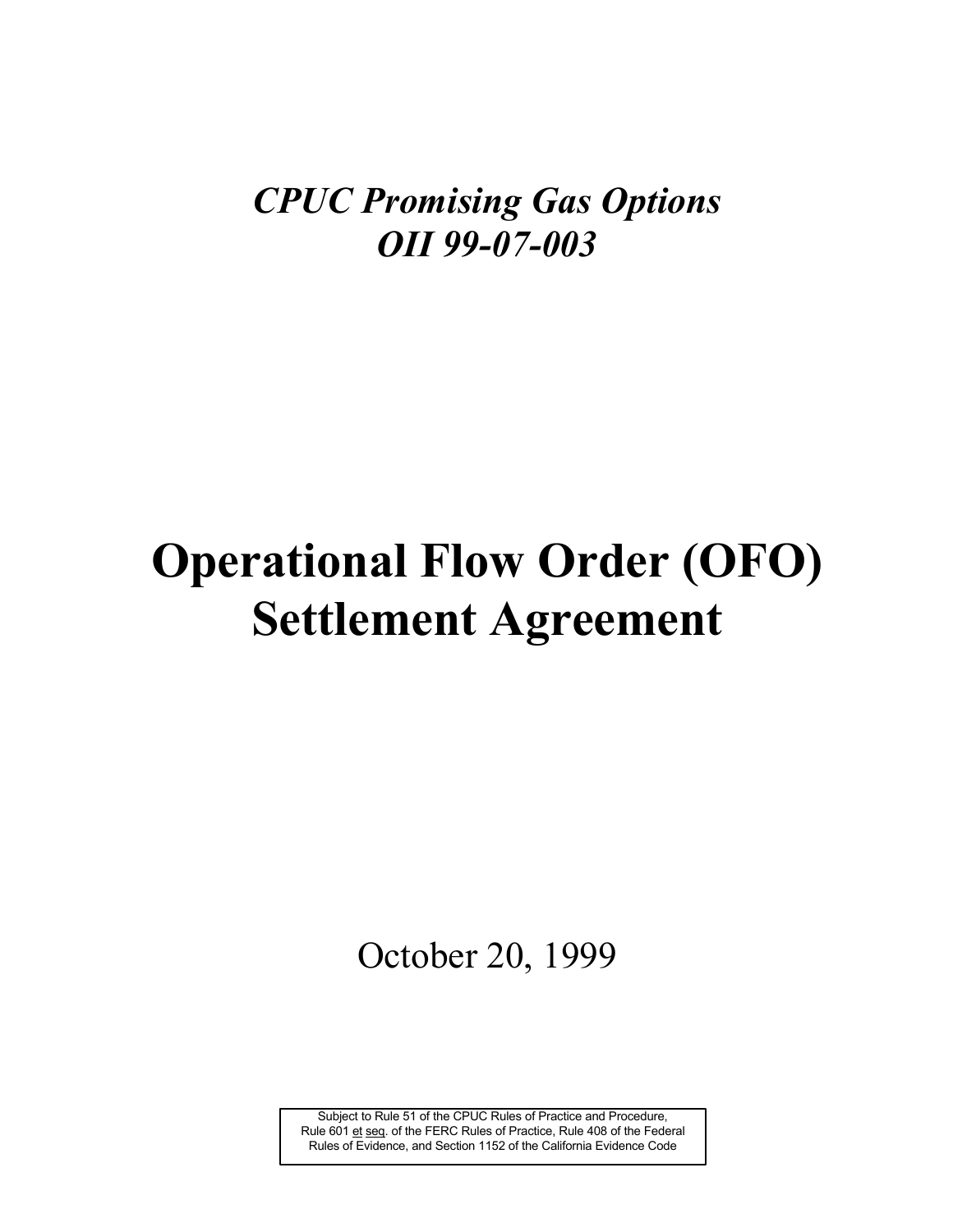### *CPUC Promising Gas Options OII 99-07-003*  **Operational Flow Order (OFO) Settlement Agreement**

## **TABLE OF CONTENTS**

| A.             |                                                                                                                                                                                                                                                                                               |  |  |  |  |
|----------------|-----------------------------------------------------------------------------------------------------------------------------------------------------------------------------------------------------------------------------------------------------------------------------------------------|--|--|--|--|
| <b>B.</b>      | Forum for Resolving Future Balancing Issues <b>For an Elisabeth Contract Contract Contract Contract Contract Contract Contract Contract Contract Contract Contract Contract Contract Contract Contract Contract Contract Contrac</b>                                                          |  |  |  |  |
| $\mathbf{C}$ . | Provisions Designed to Reduce the Number and to Increase the<br>Predictability of OFOs manual content and the content of the content of the content of the content of the content of the content of the content of the content of the content of the content of the content of the content of |  |  |  |  |
|                | 1.                                                                                                                                                                                                                                                                                            |  |  |  |  |
|                | 2.                                                                                                                                                                                                                                                                                            |  |  |  |  |
|                | 3.                                                                                                                                                                                                                                                                                            |  |  |  |  |
|                | 4.                                                                                                                                                                                                                                                                                            |  |  |  |  |
|                | 5.                                                                                                                                                                                                                                                                                            |  |  |  |  |
|                | 6.                                                                                                                                                                                                                                                                                            |  |  |  |  |
| D.             | Provisions Designed to Reduce the Impact of OFOs manufactured contain the control of 2                                                                                                                                                                                                        |  |  |  |  |
|                | $\mathbf{1}$                                                                                                                                                                                                                                                                                  |  |  |  |  |
|                | 2.                                                                                                                                                                                                                                                                                            |  |  |  |  |
|                | 3.                                                                                                                                                                                                                                                                                            |  |  |  |  |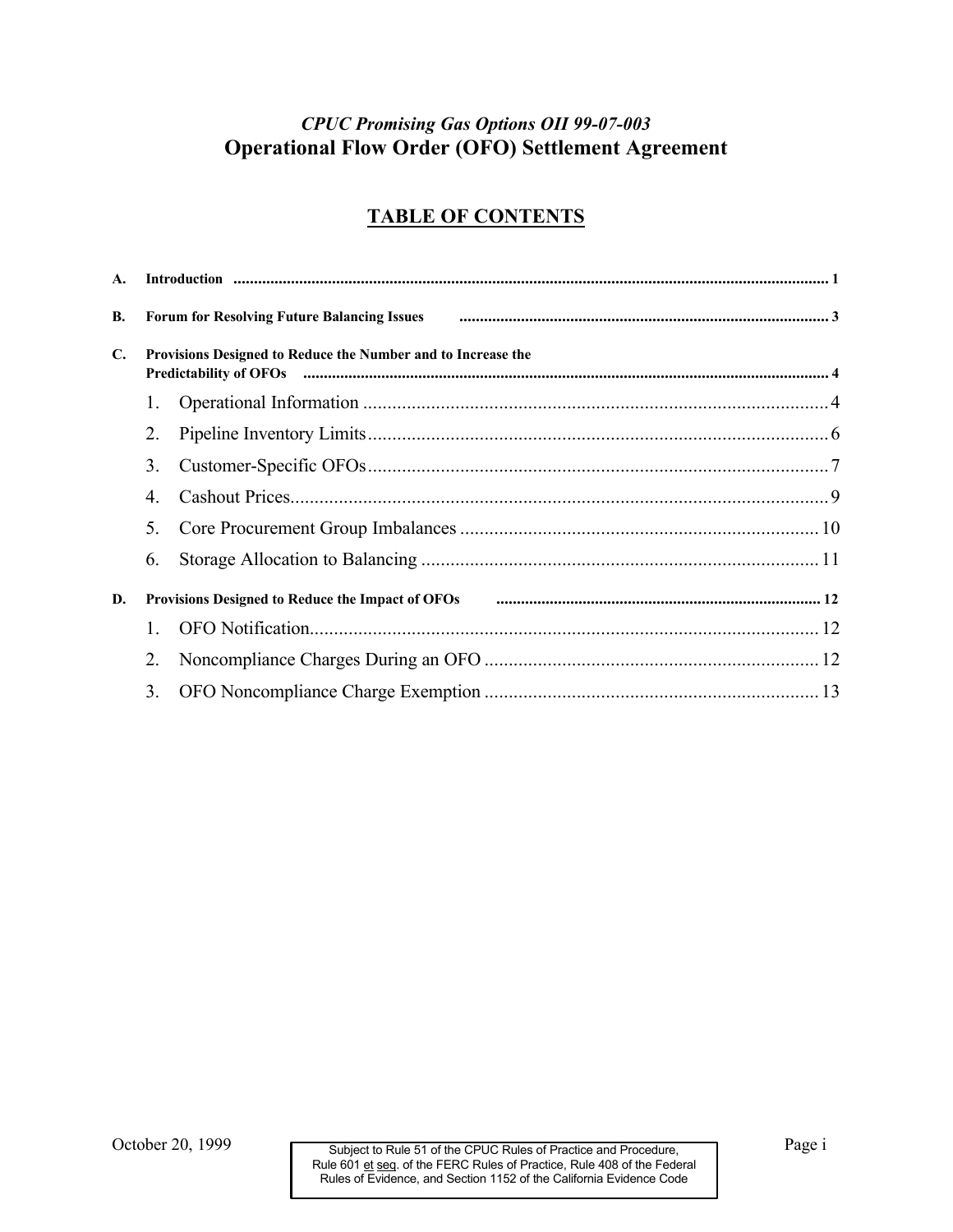# *CPUC Promising Gas Options OII 99-07-003*  **Operational Flow Order (OFO) Settlement Agreement**

#### **A. Introduction**

The purpose of this OFO Settlement Agreement (Agreement, Settlement, or Settlement Agreement) is to revise Pacific Gas and Electric Company's (PG&E's) operating guidelines and gas tariffs to achieve the following goals:

- Improve market access to operational information necessary for the management of gas imbalances on PG&E's system.
- Significantly reduce the number of system-wide OFOs on the PG&E system.
- Reduce the impact of OFOs on the market.
- Revise certain procedures implemented under the Gas Accord, in order to improve system operating efficiency, to clarify criteria used by PG&E in making operational decisions, and to enhance customer interfaces with PG&E's gas operations.
- Improve the transparency of operations to improve upon operational signals to the market.
- Improve the ability of the market to foresee OFO events.
- Maintain the OFO process as both a signal and an incentive to the market to balance supply and demand.

This Agreement is entered into by the Settlement Parties, as identified by their attached signatures. This Agreement shall become effective on the first day of the month following the thirtieth day after the date of a California Public Utilities Commission ("CPUC" or "Commission") order approving the OFO Settlement Agreement and shall continue in effect through December 31, 2002.

On March 1, 1998, the Northern California natural gas market experienced a dramatic change with the restructuring of services on the PG&E system under a broadly-based settlement known as the "Gas Accord". Many previously-bundled PG&E services were unbundled, providing more choice to marketers, shippers, and end-use customers. PG&E and the Gas Accord settling parties worked to develop the rules and guidelines to operate PG&E's system under the Gas Accord provisions, including the unbundling of pipeline transmission and storage services within Northern California. The Gas Accord is effective through December 31, 2002.

Experience under the Gas Accord has indicated that certain adjustments are appropriate, particularly with regard to customer balancing requirements and charges; to issuance of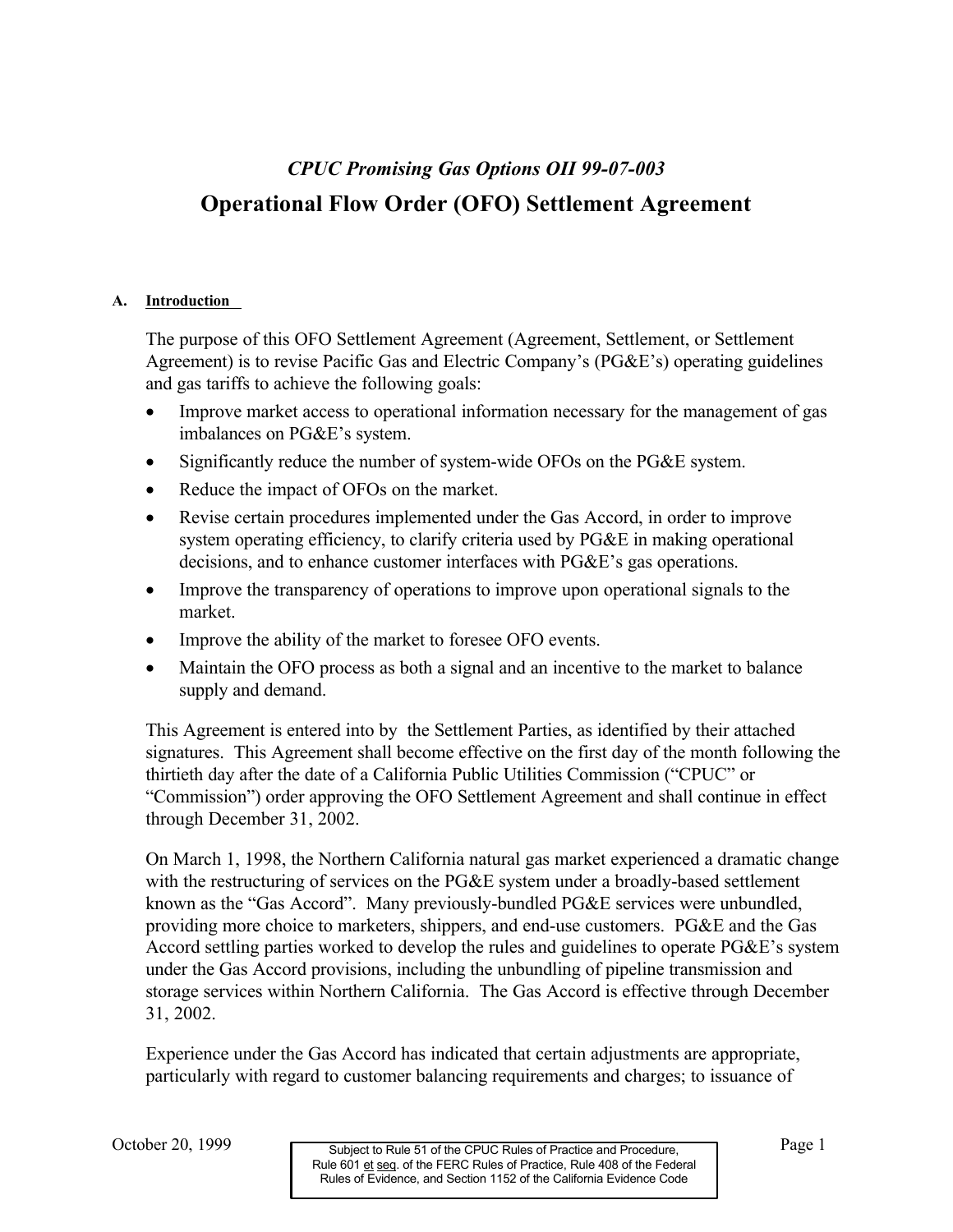OFOs; to whether OFOs are issued on a system-wide or customer-specific basis; and to the operational information provided to the market and to individual shippers.

This Agreement represents a settlement on these issues set forth herein in the context of the natural gas strategy (D.99-07-015and I.99-07-003) of the CPUC. Not all of the provisions agreed to herein require tariff changes, and some provisions have already been implemented. Nevertheless, it is important and appropriate to document here all issues where parties have agreed to changes in operating guidelines and procedures.

This Agreement does not change the basic principles and structure of the Gas Accord as agreed to by the settling parties to the Gas Accord and as approved by the Commission in Decision 97-08-055. The operating guideline and gas tariff changes included within this Agreement, and made a part hereof, are intended to modify certain limited implementation parameters of the Gas Accord, and the Settlement Parties agree that such revisions are within the original bounds of the Gas Accord structure.

This Agreement is a negotiated compromise of operational issues and is broadly supported by parties who are marketers, shippers, wholesale and retail end-use customers, and regulatory representatives. Nothing contained herein shall be deemed to constitute an admission or an acceptance by any party of any fact, principle, or position contained herein, except to the extent that Settlement Parties, by signing this Agreement, acknowledge that they pledge support for Commission approval and subsequent implementation of these provisions.

This Agreement is to be treated as a complete package and not as a collection of separate agreements on discrete issues or proceedings. To accommodate the interests of different parties on diverse issues, the Settlement Parties acknowledge that changes, concessions, or compromises by a party or parties in one section of this Agreement necessitated changes, concessions, or compromises by other parties in other sections.

This Agreement is intended to quickly resolve specific operating issues. Decision 99-07-015 in R.98-01-011 contains additional proposals or issues related to utility balancing services, imbalance trading, real-time customer usage data, electronic bulletin boards, and other areas. PG&E and the parties are pursuing or intend to pursue settlement discussions of these additional issues. New settlement(s) may result in modifications to some of the provisions contained in this Agreement.

As this OFO Settlement simply modifies the implementation of existing operating parameters, PG&E will not seek to recover any costs associated with implementing the provisions of this Settlement Agreement, except under the provisions of Section B, below. This agreement on cost recovery is not a precedent with respect to other settlements, litigation or regulatory cases.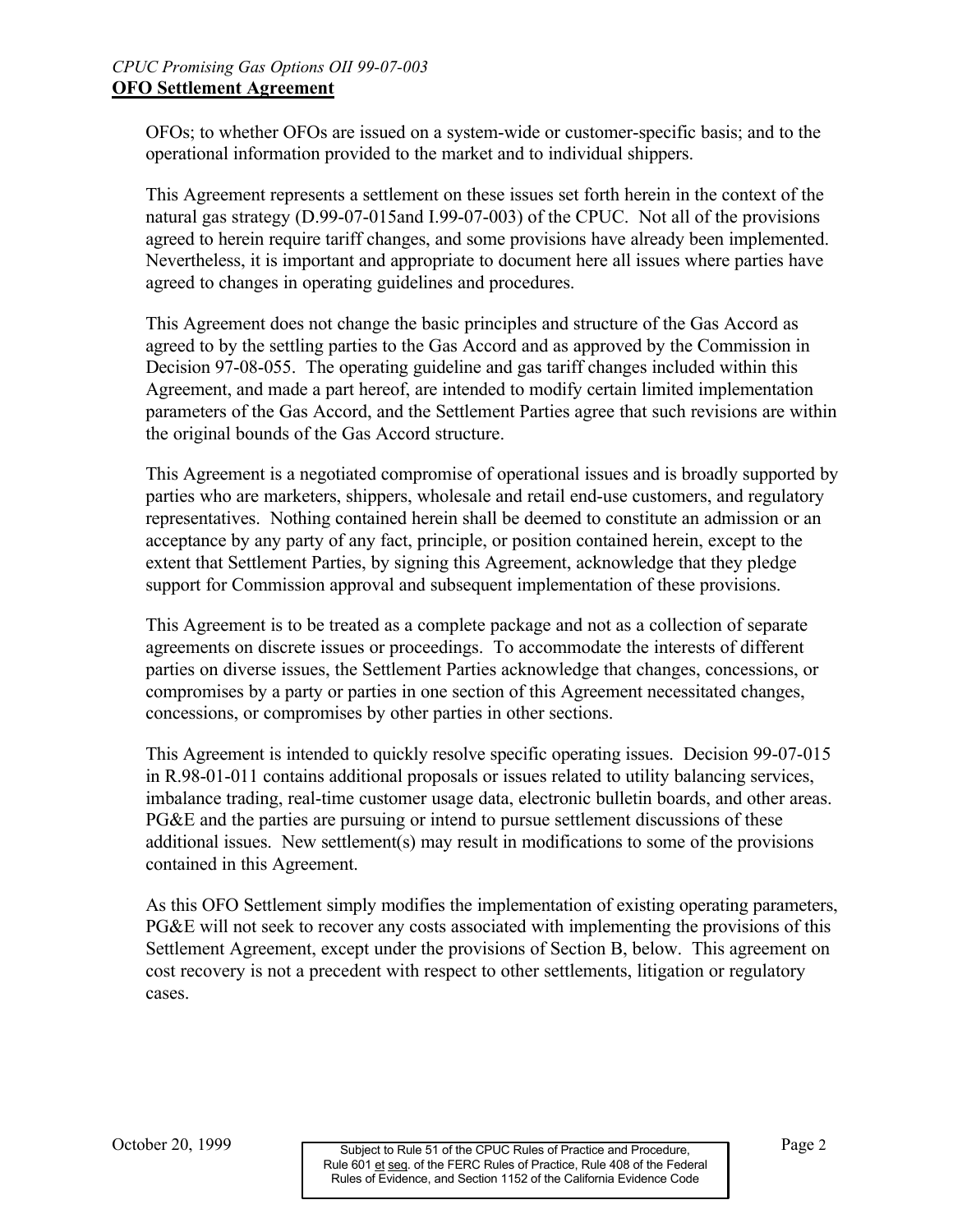#### **B. Forum for Resolving Future Balancing Issues**

- 1. The Settlement Parties intend that the provisions contained in this settlement will significantly reduce the number of system-wide OFOs on PG&E's system. The Settlement Parties, through the Gas OFO Forum, intend to monitor the effectiveness of the Settlement measures in reducing the number of OFOs and to address on an ongoing basis, improvements and/or modifications to PG&E's balancing and OFO procedures. Any interested shipper or customer on the PG&E transmission system who may be subject to OFOs may choose to participate in this Forum.
- 2. If, six months after the effective date of this Settlement, there has not been at least a twenty-five (25) percent reduction in the number of system-wide OFOs during this first six-month period compared to the same period in the prior year(s),  $PG\&E$  in its next quarterly OFO report (see Section C.1.f), will provide an analysis of why the number of OFOs has not been reduced and propose additional measures to reduce the number of system-wide OFOs in addition to those measures outlined in this OFO Settlement Agreement. PG&E and the other members of the Forum will consider in good faith whether, and how, PG&E's proposed additional measures, as well as any other proposals suggested by other Forum members, should be adopted.
- 3. The Gas OFO Forum will further explore the following issues:
	- a. The effectiveness of customer-specific OFOs and possible improvements to the procedure outlined in this Settlement, including the need and methodology for changes to the Performance Factor set forth in Section C.3.b.(7).
	- b. Whether and how parties who significantly contribute to system-wide OFOs on a repeated basis, e.g. to three (3) or more per month, should be specifically identified. A "significant contributor" is defined as any balancing entity with total imbalances greater than 5,000 Dth and 10 percent of its usage in the three days leading up to each system-wide or customer-specific OFO. For Core Procurement Groups, supply will be compared to their Determined Usage, which is the Cumulative Imbalance (except for OFO days when the 24-hour forecast will be used).
	- c. Whether the exemption for OFO noncompliance charges set forth in Section D.3.b should be increased.
	- d. The need for the allocation of additional storage to balancing (see Section  $C.6$ ).
	- e. Changing the Cash-out procedures.
	- f. Other issues which relate to  $P G \& E$  pipeline balancing and OFOs.
- 4. PG&E may seek recovery of implementation costs to provide additional information or implement additional procedures which are recommended by the Forum. Estimates of these costs will be provided to the Forum for discussion prior to PG&E filing for recovery. PG&E may seek such recovery and/or establishment of a balancing or memorandum account for these projected costs prior to implementing the recommendation. Other parties to this Settlement do not necessarily support PG&E's right to recover these implementation costs.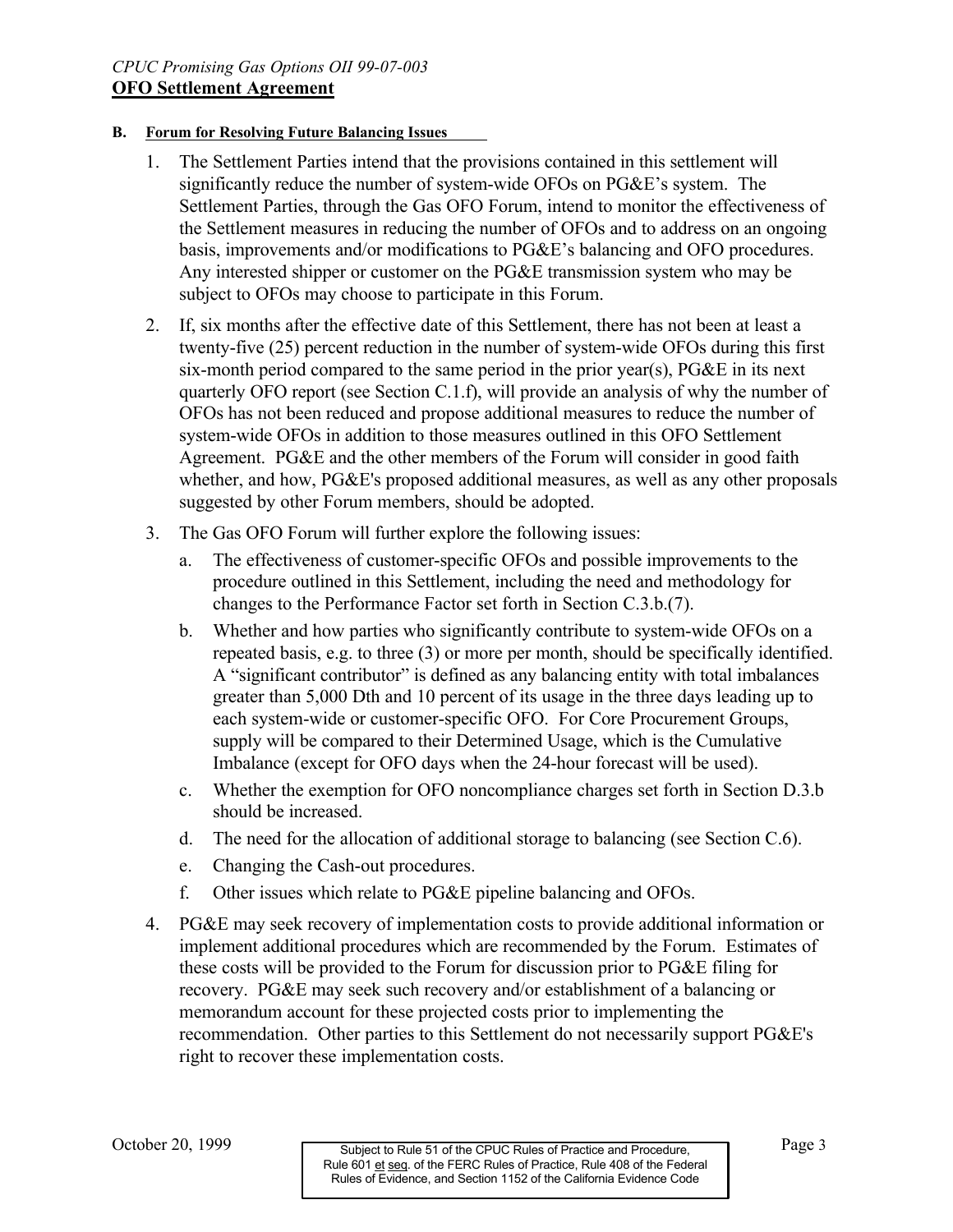#### **C. Provisions Designed to Reduce the Number and to Increase the Predictability of OFOs**

#### **1. Operational Information**

- a. PG&E will provide the following daily operational information on its Pipe Ranger Web site.
	- (1) Composite system temperature
	- (2) System demand
	- (3) Off-system deliveries by delivery point
	- (4) Fuel and lost and unaccounted for (LUAF) gas
	- (5) Storage injection by storage operator
	- (6) Total system demand (sum of items 2, 3, 4,  $&$  5 above)
	- (7) Interconnect supply by receipt point
	- (8) Storage withdrawal by storage operator
	- (9) Total system supply (sum of items  $7 & 8 & 8$  above)
	- (10) Pipeline inventory change (supply minus demand, item  $9 -$  item 6)
	- (11) Beginning and ending pipeline inventory
	- (12) Pipeline inventory lower and upper operating limits (as established in this agreement)
	- (13) Difference between ending pipeline inventory and operating limits
	- (14) Operational flow order (OFO), emergency flow order (EFO) and involuntary diversion status
	- $(15)$  Storage activity by injection and withdrawal, not just net activity
	- (16) Storage injection and withdrawal used for pipeline balancing
	- (17) On-system supply
- b. Forecast information specified in  $C<sub>1</sub>$ , a above, will be provided for the current day and the next three days. This forecast is updated approximately five times per day. PG&E will establish specific not-later-than times of the day when the updates will occur. If for some reason the data is not available by this time, PG&E will place a notice on its Pipe Ranger Web site indicating when the forecast data will be available.
- c. Historical data will be provided for the prior two weeks.
- d. Additionally, PG&E will provide on its Pipe Ranger Web site:
	- (1) Maximum pipeline capacity by path.
	- (2) Maximum daily pipeline capacity at interconnection points for current day and next day.
	- (3) Monthly demand forecast by customer class.
	- (4) Daily storage inventory level for pipeline balancing as part of the three-day historical data (updated monthly to reflect cashouts and other adjustments).
	- (5) Current month imbalance gas in storage.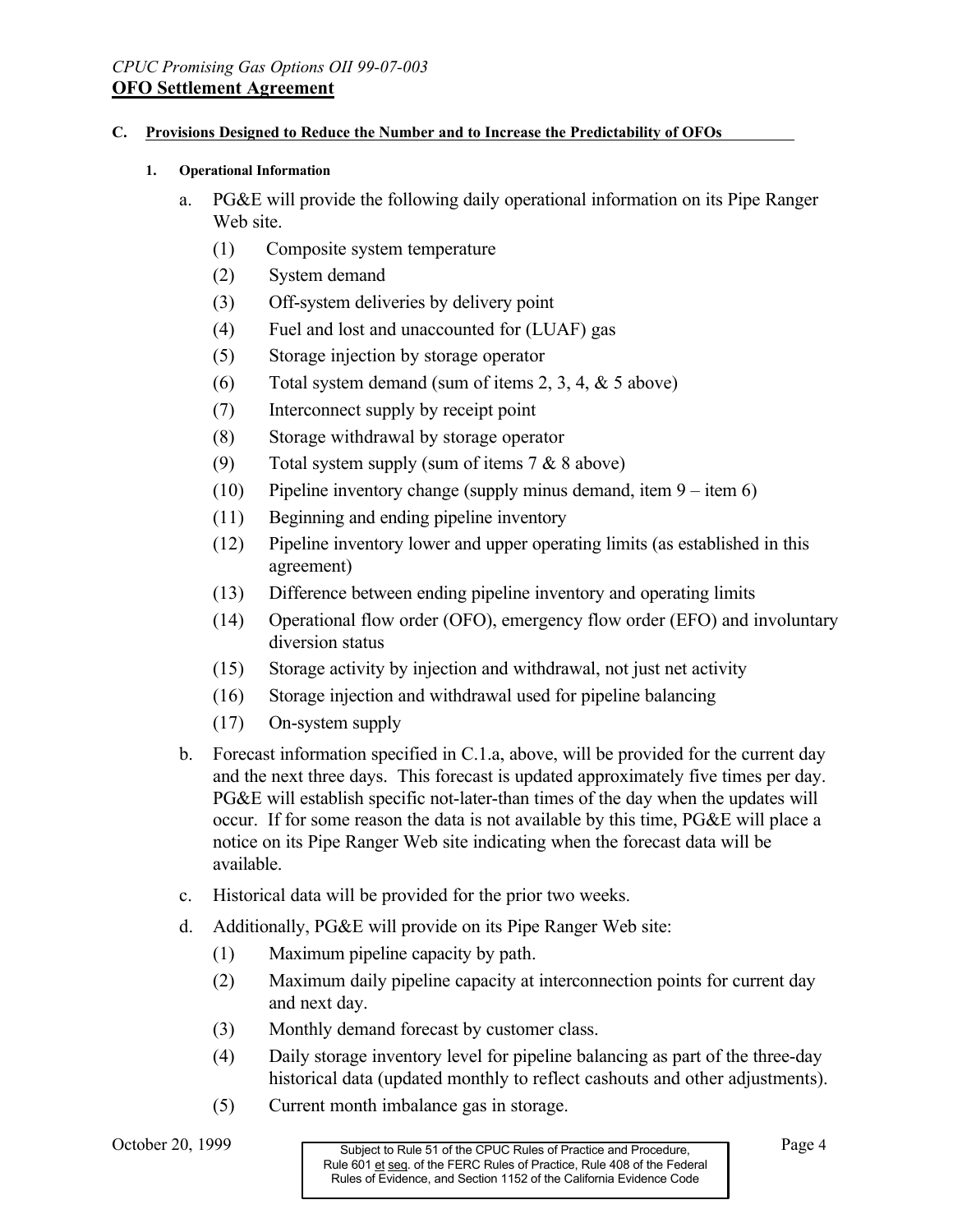- (6) Receipt point allocation and end-user curtailment quantities for the system when pipeline operational conditions requires allocations (trimming for balancing purposes) or end-user curtailment. Customer-specific data will only be provided to that customer or their designated agent.
- (7) Daily demand by customer class using the "24-hour forecast" with a threeday posting lag.
- (8) Daily demand by customer class using the day-after forecast with a three-day posting lag.
- (9) Balance of cash-in/out gas in storage and prior month imbalances not cleared on a monthly basis.
- (10) Cumulative sum of the changes in pipeline inventory (line pack).
- e. PG&E will maintain records of daily injection and withdrawal and daily storage inventory levels for all storage accounts.
- f. PG&E will post a quarterly OFO report on its Pipe Ranger Web site pertaining to the number and causes of each customer-specific and system-wide OFO, EFO, and "trimming" occasion ("Event") within the prior three (3) months. PG&E will post this report within 30 days after the close of the calendar quarter. The first OFO report may cover less than three months of operation under this Agreement.

These quarterly OFO reports will show the sources of system imbalance for each of the three (3) days prior to an Event, as follows:

- 1) Imbalance and gas scheduled for each entity responsible for managing imbalances as specified in C.3.b.(3). For Core Procurement Groups, the supply will be compared to their Determined Usage, which is their Cumulative Imbalance (except for OFO days when the 24-hour forecast will be used). Each such entity will be identified by a new and unique numerical identifier, and not by name.
- 2) Pipeline imbalances.
- 3) Net market center imbalances for the aggregate of parking, lending and storage services.
- 4) Pipeline balancing provided by allocated storage.
- 5) Beginning, ending and change in pipeline inventory.
- 6) Any proposed changes to any OFO and balancing procedures and/or methodology addressed in this Settlement.
- g. The Settlement Parties agree that for a period continuing until twelve (12) months after the date this Settlement is filed with the CPUC, the operational information provided herein is the information needed for the market to analyze the status of PG&E's pipeline balancing service and to anticipate OFOs. During this period, PG&E need not provide additional data relevant to OFOs, except as referenced in Section B.3.b or as agreed to by PG&E and the other Settlement Parties. After this 12 month period, the other Settlement Parties reserve their rights to bring to PG&E requests for further information, and PG&E agrees to engage in good faith efforts to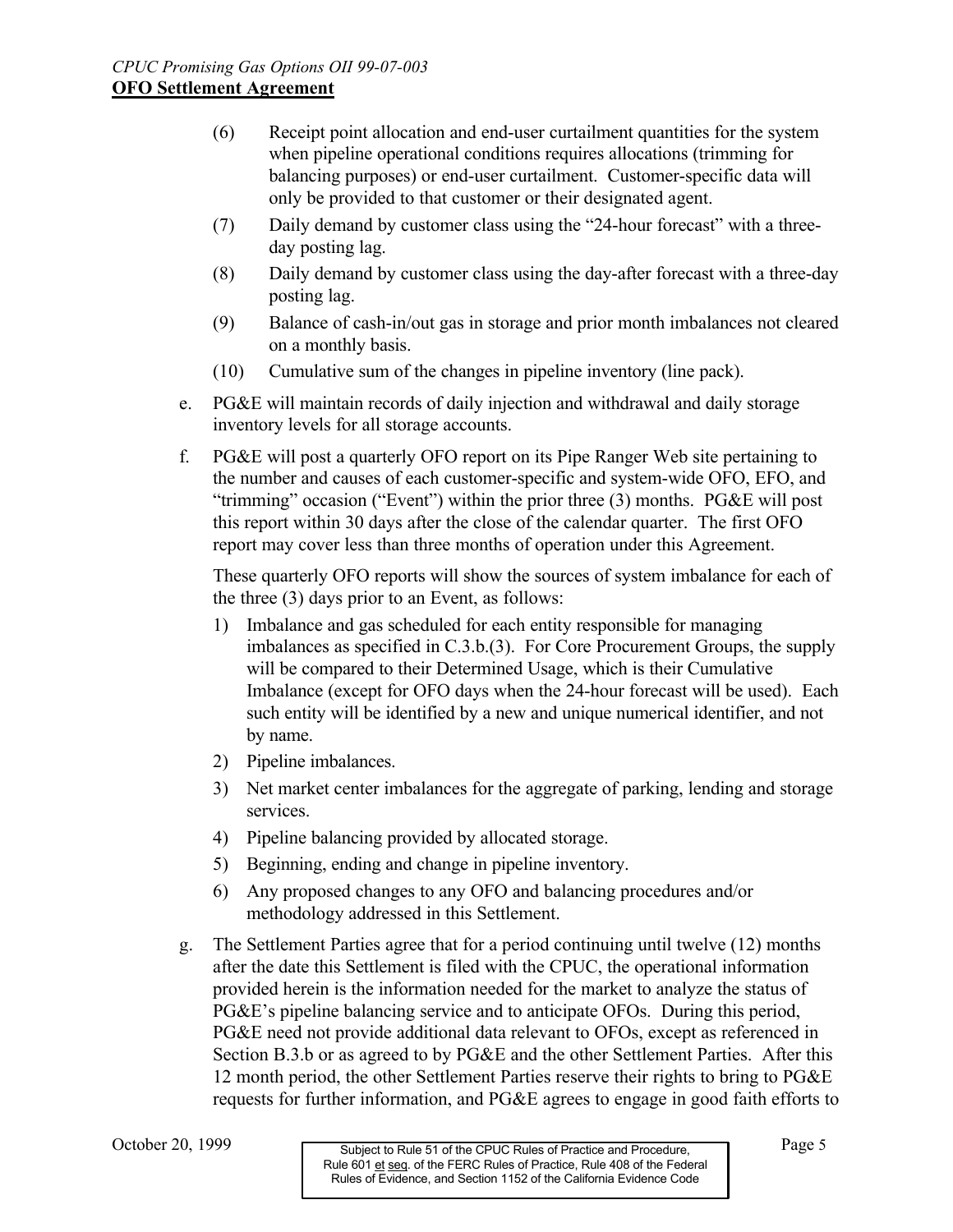resolve such requests. The limitation on information contained in this section does not limit, in any manner, information requests pertaining to other matters, e.g. electronic bulletin boards, imbalance trading, curtailments (local or system-wide), secondary markets, capacity rights**,** and/or any other issue contained in I.99-07-003 or a separate CPUC proceeding.

h. No tariff changes are needed to revise the operational information provided.

#### **2. Pipeline Inventory Limits**

- a. PG&E will adjust its current procedures for determining when an OFO is needed and for issuing an OFO. PG&E will issue an OFO for a Gas Day if, on the day prior to this Gas Day, PG&E's forecast of pipeline inventory for the Gas Day is either below the Lower Pipeline Inventory Limit or above the Upper Pipeline Inventory Limit, as provided in Sections C.2.c through f below. PG&E will continue its current practice of determining the need for and issuing of an OFO by 7:30 a.m. on the day before the Gas Day, or as soon as possible thereafter. This practice is intended to allow parties whose imbalances exceed the OFO tolerance band to use all four nomination cycles, as specified in Gas Rule 21, Section B.3.d, to make supply adjustments and avoid or reduce noncompliance charges. Situations may still occur when an OFO needs to be issued later in the day prior to Gas Day as is allowed by Gas Rule 14, Section E.
- b. The Lower and Upper Pipeline Inventory Limits are the levels below and above which the safety and reliability of pipeline operations are in jeopardy. These Limits replace the desired target inventory levels and the range of 200 MMcf/d above and the 150 MMcf/d below as currently specified in Gas Rule 14. This change allows the pipeline to operate to the operational limits each day, without anticipating trends in what suppliers schedule relative to market demand.
- c. The Lower and Upper Pipeline Inventory Limits will change, as specified in Section C.2.d, below, depending on whether the forecast of total system demand (the sum of on-system demand and off-system deliveries) is "Low" or "High". The reason for the change in the Pipeline Inventory Lower Limit is that under low system demand, the required minimum pressures on the system can be maintained at a lower pipeline inventory level. Higher demand levels require higher pipeline inventories to maintain system minimum pressures. The Upper Pipeline Inventory Limit is set to allow for variations in supply or usage forecasts. Under low system demand conditions, the potential is greater that forecast variations must be absorbed by the pipeline inventory; therefore, the Upper Pipeline Inventory Limit is set lower to allow for this greater variability without jeopardizing operations. Under higher system demand conditions, forecast variations are often managed by supply or storage withdrawal adjustments, so the Upper Pipeline Inventory Limit can be set higher.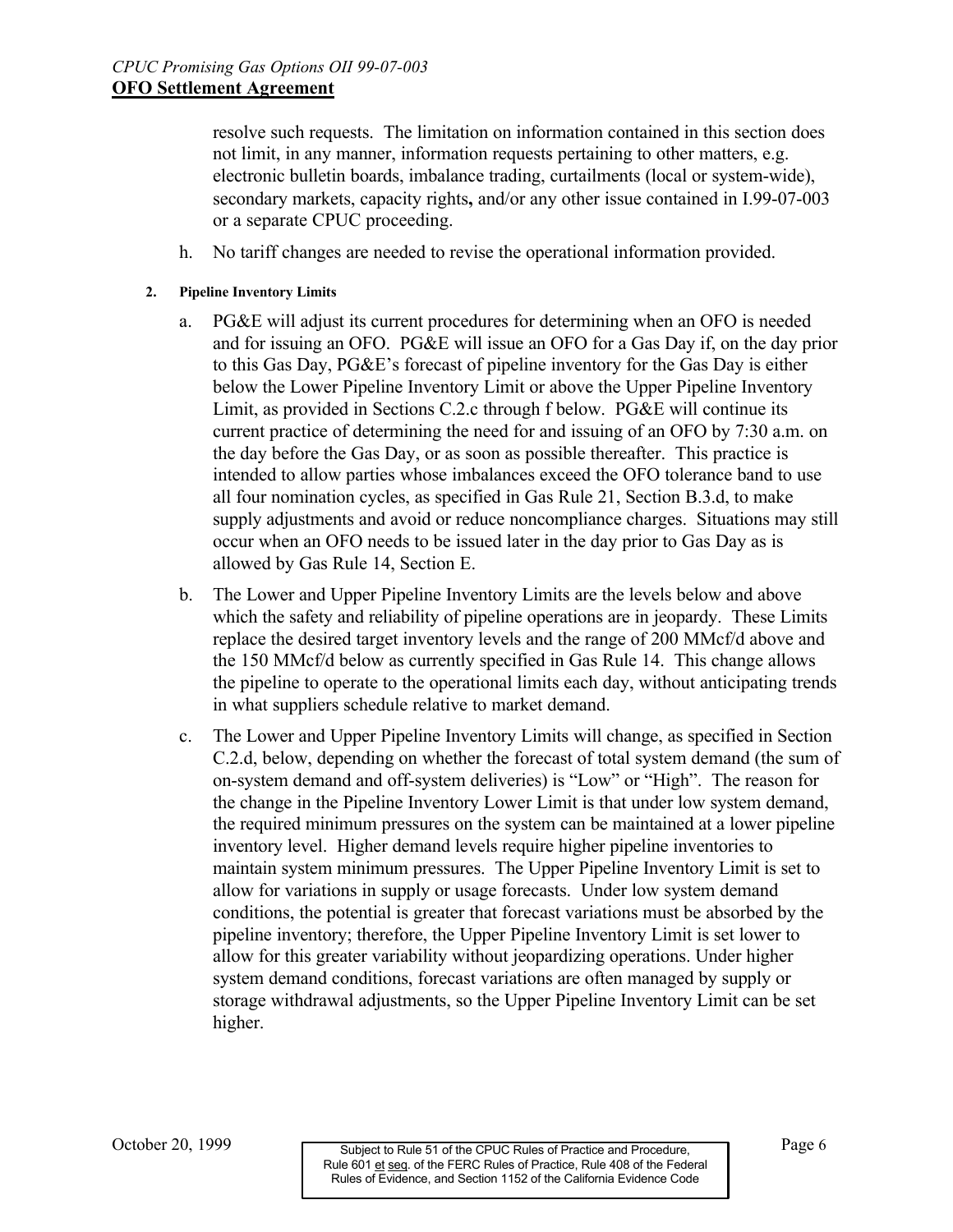d. The Pipeline Inventory Limits used to determine OFOs are:

|                                    |                | <b>Pipeline Inventory Limits, MMcf</b> |              |
|------------------------------------|----------------|----------------------------------------|--------------|
| <b>Total Demand Forecast, MMcf</b> |                | Lower                                  | <u>Upper</u> |
| Low Demand:                        | 1,500 to 2,800 | 3,900                                  | 4,500        |
| High Demand:                       | 2,800 to 3,900 | 4,000                                  | 4,600        |

- e. PG&E may elect not to issue an OFO for a Gas Day if the forecast of pipeline inventory for the day following that Gas Day indicates the pipeline inventory will return to within the Pipeline Inventory Limits without the assistance of an OFO.
- f. The Lower and Upper Pipeline Inventory Limits in effect each day will be shown in the pipeline inventory report on the Pipe Ranger Web site.
- g. PG&E may revise these Pipeline Inventory Limits beyond those specified in the table in Section C.2.d above. Any such revisions will be established to ensure pipeline safety and reliability.
	- (1) Changes in the Pipeline Inventory Limits which are needed to reflect operating conditions or limitations, including force majeure events, can be implemented immediately as those conditions warrant. PG&E will post these changes on its Pipe Ranger Web site along with an explanation of the operational limitation.
	- (2) Pipeline Inventory Limits may also change due to more predictable factors. These include changes in end-user demands, compressor operating conditions, pipeline and compressor maintenance activities, and other operational inputs which are used to determine the physical operating limits of the pipeline. PG&E will post these changes on its Pipe Ranger Web site at least two weeks before implementation, along with a supporting explanation.
	- (3) If PG&E proposes to change the methodology used to decide when to issue OFOs, PG&E will seek approval of such modifications from the Gas OFO Forum before making this change.

#### **3. Customer-Specific OFOs**

- a. PG&E's Gas Rule 14, Section E, currently provides for customer-specific OFOs to be issued. Since April 1, 1998, PG&E has issued several customer-specific OFOs when it was clear that a limited number of large customer imbalances were the main contributors to the system imbalance. To be more effective, a better definition of the guidelines for issuing customer-specific, or targeted, OFOs is needed.
- b.  $P G \& E$  will use the following process and criteria to determine when to issue customer-specific OFOs, rather than a system-wide OFO, and to determine which balancing entities are subject to the customer-specific OFO.
	- (1) PG&E determines whether an OFO is needed for a Gas Day, as described in Section C.2, Pipeline Inventory Limits.
	- (2) If an OFO needs to be issued, the on-system imbalance is estimated for that OFO Day as the difference between the forecast on-system supply and onsystem demand. A portion of this imbalance can be accommodated by (i) the amount of pipeline inventory available within the Pipeline Inventory Limits, plus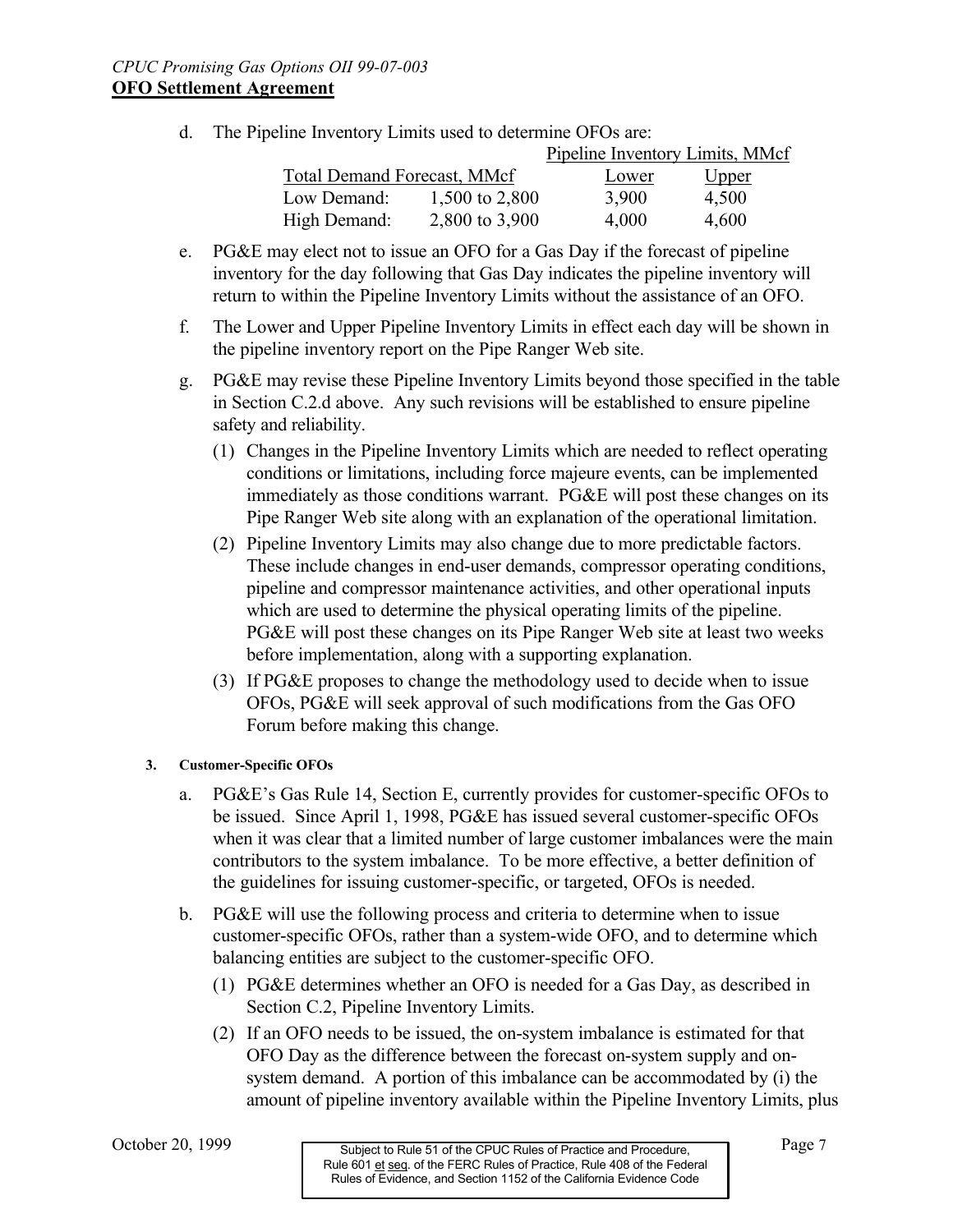(ii) the storage injection or withdrawal capacity available for system load balancing. This portion of the imbalance that can be accommodated is divided by the forecast on-system demand to determine the OFO Tolerance Band (set as a percentage of usage). The remaining imbalance is the volume of needed supply and/or demand relief for the pipeline to stay within its Inventory Limits.

- (3) Next, PG&E prepares an internal imbalance report forecasting the OFO Day imbalance for each entity responsible for managing imbalances. These "balancing entities" are:
	- (a) Noncore Balancing Aggregation Agreement (NBAA) agents;
	- (b) Core Procurement Groups (CPGs); and
	- (c) Individual end-users who do not have an NBAA agent.
- (4) These balancing entity forecasts are composed of the same individual end-use customer demand forecasts that are used to forecast OFO compliance on INSIDE*tracc*. No change is proposed in these methods.
- $(5)$  PG&E then reviews the internal imbalance report and identifies those balancing entities with forecast imbalances exceeding both the calculated OFO Tolerance Band percentage and an imbalance volume of 5,000 Dth.
- (6) Customer-specific OFOs will be issued, if (i) there are no more than 10 balancing entities, and (ii) the total forecast imbalance relief they would provide in aggregate, multiplied by a Performance Factor, exceeds the volume relief needed for the pipeline, as calculated in Section C.3.b.(2), above.
- (7) The customer-specific OFO Performance Factor is a measure of the historic effectiveness of these OFOs. Experience shows that balancing entities issued an OFO may trade gas to get within the tolerance band. However, such traded gas is still on the system and does not help offset pipeline inventory levels, since there is usually not an accompanying change in demand under these circumstances. Therefore, the resulting pipeline inventory relief provided may be less than forecast. The Performance Factor is the system relief actually achieved by customer-specific OFOs divided by the forecast relief calculated per Section C.3.b.(6) above. Adjustments may be made to the calculation to reflect experience over several customer-specific OFOs and to normalize for such factors as temperature differences between the forecast and actual data. The Performance Factor may differ depending on whether it is a high or low inventory OFO situation. The Performance Factor is set initially at 100% for both high and low inventory conditions. PG&E may adjust the Performance Factor. The Performance Factor will not be adjusted to a percentage which is less than the average of the actual performance for all customer-specific OFOs since the effective date of this Settlement. However, unless required by operational conditions, PG&E will not reduce the Performance Factor below 50% without the prior consent of the Forum. PG&E will post the changes to the Performance Factor, along with supporting data and explanation within 14 days of each customer-specific OFO. If a customer-specific OFO is issued within this 14-day period, the Performance Factor currently in effect will be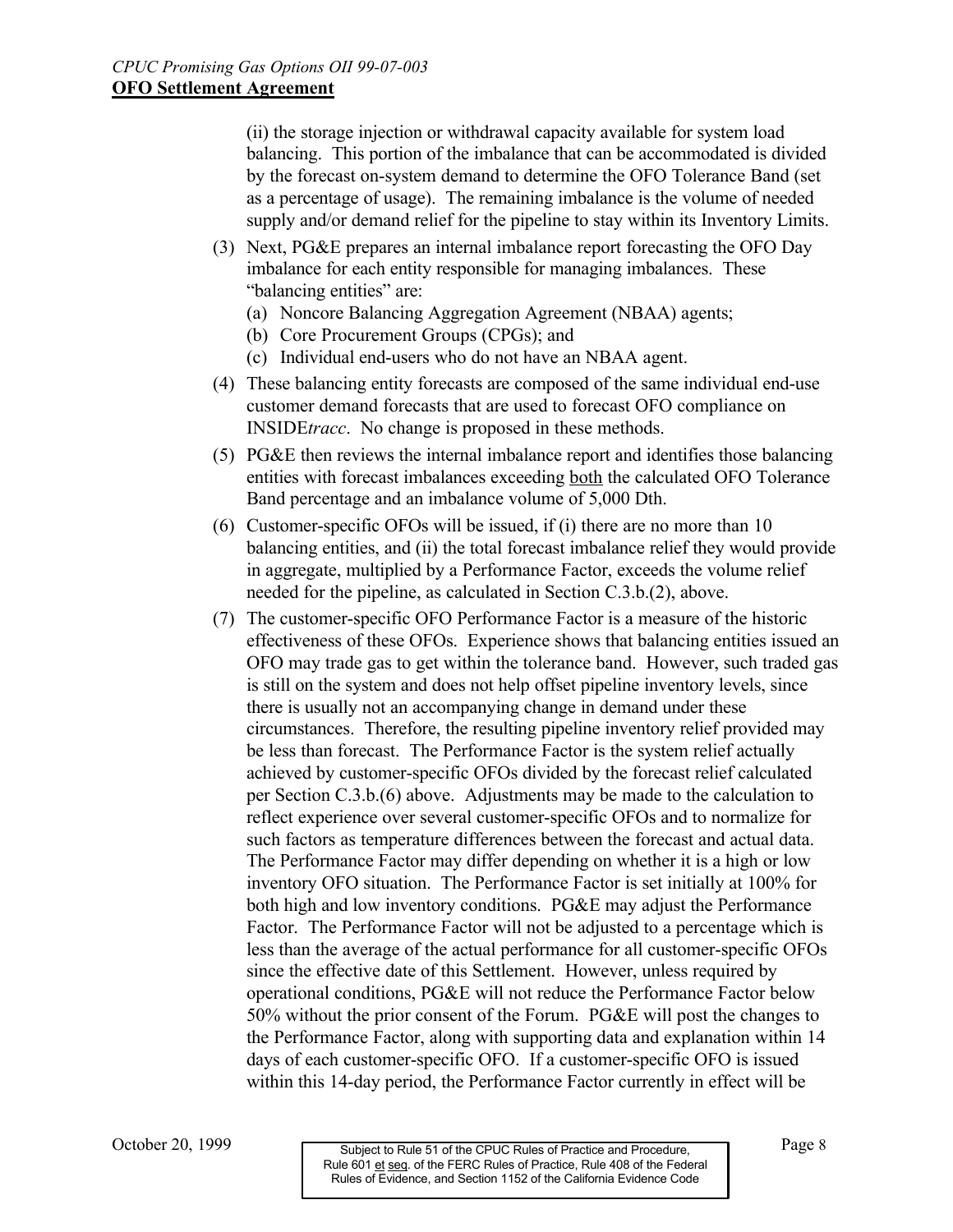used. This information will be evaluated by the Gas OFO Forum on an ongoing basis.

- (8) In the event the conditions of Section C.3.b.(6) are not met, a system-wide OFO will be issued.
- (9) On occasion, even if the conditions of Section C.3.b.(6) are met, operating experience or market conditions may indicate to PG&E that customer-specific OFOs will not be effective in achieving needed pipeline inventory relief. In these instances, a system-wide OFO will be issued. If the conditions of Section C.3.b.(6) are met, yet PG&E calls a system-wide OFO, PG&E will post an explanation of the factors causing PG&E to determine not to call a customerspecific OFO on its Pipe Ranger Web site, and will include such information in its quarterly OFO reports.
- c. PG&E will post a general market notification of customer-specific OFOs on its Pipe Ranger Web site by 7:30 a.m. PT on the day before Gas Day, or as soon as possible thereafter, and will notify the affected balancing entities by 8:00 a.m. PT, or as soon as possible thereafter.
- d. No tariff revisions are needed to reflect the operating guidelines set forth above for issuing customer-specific OFOs.

#### **4. Cashout Prices**

- a. The Gas Accord Settlement provides that: "The intent of imbalance cashouts is to create an economic disincentive for incurring cashout imbalances. PG&E will file to revise the imbalance charges and cashout options if the Gas Accord provisions do not accomplish this." (D.97-08-055, Appendix 1, E.13.d.vii, page 26) At least three times since the beginning of the Gas Accord, the underdelivery cashout price was lower than the spot price, providing the market with an incentive to cash-out rather than avoiding or trading imbalances. This has occurred only for Tier I commodity cashouts where the cashout price is either 95% or 105% of the weighted market price. In these cases, certain marketers arbitraged this cashout price by buying the gas from PG&E as provided in Schedule G-BAL.
- b. The commodity cashout price will be changed for Tier I Cashouts in Schedule G-BAL to 75% (from 95%) of the Weighted Overdelivery Index and to 125% (from 105%) of the Weighted Underdelivery Index.
- c. Commodity cashout transactions will continue to be recorded in the Balancing Charge Account (BCA).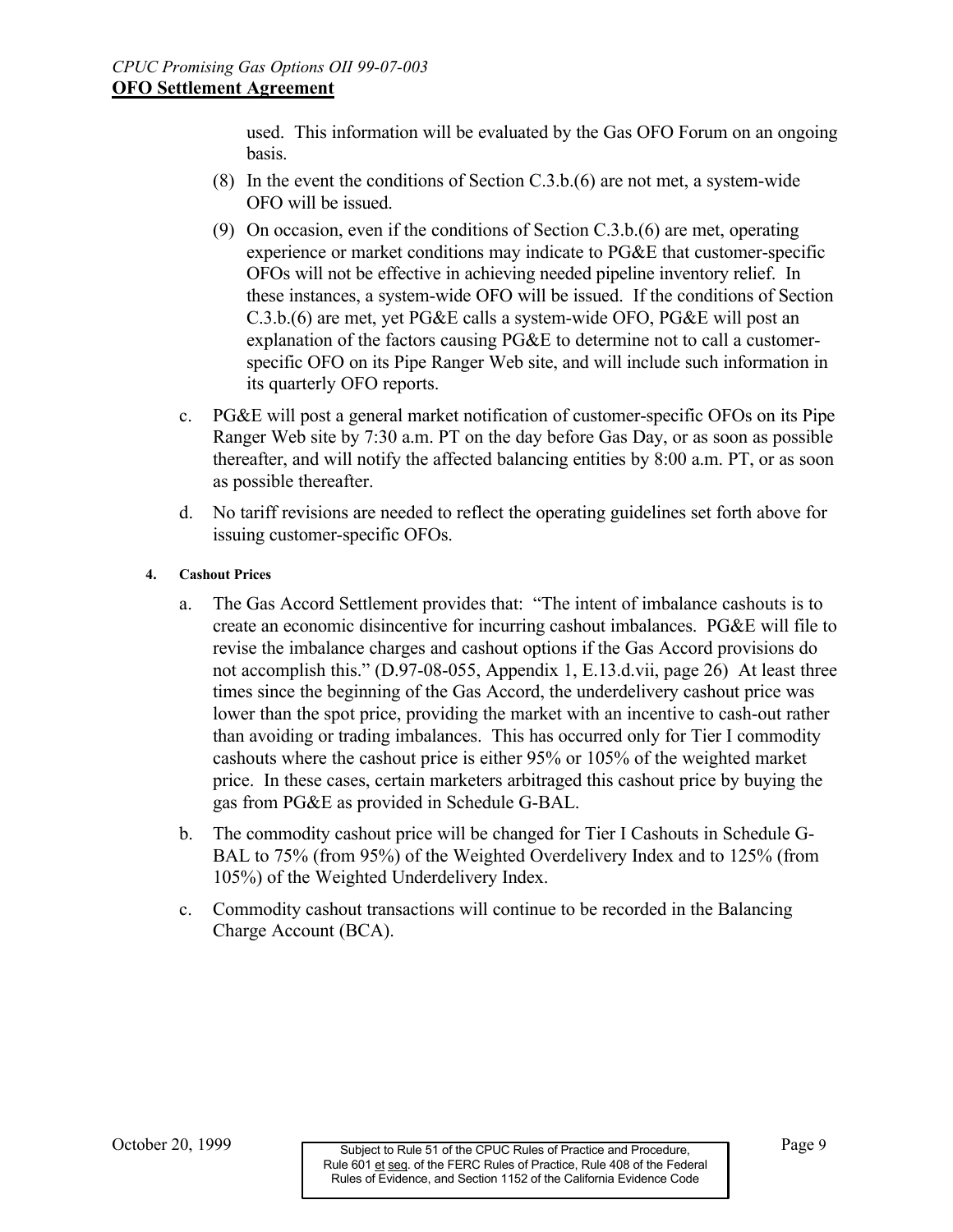#### **5. Core Procurement Group Imbalances**

- a. Core Procurement Groups (CPGs), which include PG&E's Core Procurement Department, serve residential and small commercial customers whose meters do not generally provide daily usage data. Their cumulative usage over a "cycle" period is read at the meter and recorded in a PG&E data base. They are also billed on this cycle basis, not on a calendar month. Since cycles overlap months, two cycles of meter data are needed to calculate a given calendar month's meter use for these customers.
- b. Recognizing these data limitations, certain provisions were implemented as part of the Gas Accord so that CPGs could manage their daily and monthly imbalances like the other marketers, shippers and noncore customers. One of these provisions was the Core Load Forecasting and Determination Service, which forecasts the upcoming Gas Day usage for each CPG 24 hours and 48 hours prior to the Gas Day, as well as provides a usage estimate on the morning of the Gas Day. The CPG usage estimate provided on the Gas Day itself is called the Determined Usage. The Determined Usage is used by PG&E to determine two monthly imbalances for each CPG: the Cumulative Imbalance and the Operating Imbalance.
	- (1) Cumulative Imbalances are the monthly accumulation of each day's scheduled supply less Determined Usage. Cumulative Imbalances are calculated at the end of each month and may be traded, cashed-out or carried over to the subsequent month.
	- (2) Operating Imbalances are the difference between calendar month Determined Usage and metered usage. Metered usage for a calendar month is calculated by the appropriate weighting of the measured cycle usage. An Operating Imbalance Statement for a particular month is normally provided to customers two months following the processing of the Cumulative Imbalance Statement for the same month. This added time is necessary to collect and process the billing cycle usage data needed to calculate the indicated calendar month usage. These Operating Imbalances may be traded into or out of storage, traded with other customer Operating Imbalances for the same calendar month, or under current provisions, carried over to the month following the date on which the Operating Imbalance Statement is issued.
- c. To allow more flexibility in managing their total imbalances, CPGs will now be able to trade Operating Imbalances with any Cumulative Imbalances issued in the same month. The trading between Cumulative and Operating Imbalances is subject to the following rules:
	- (1) Trades must occur in the regular monthly Cumulative Imbalance trading period.
	- (2) Trades must move the total Operating Imbalance towards, but not past, zero.
- d. Accounting adjustments for CPGs as provided in Schedule G-BAL will be included in their Operating Imbalance Carryover.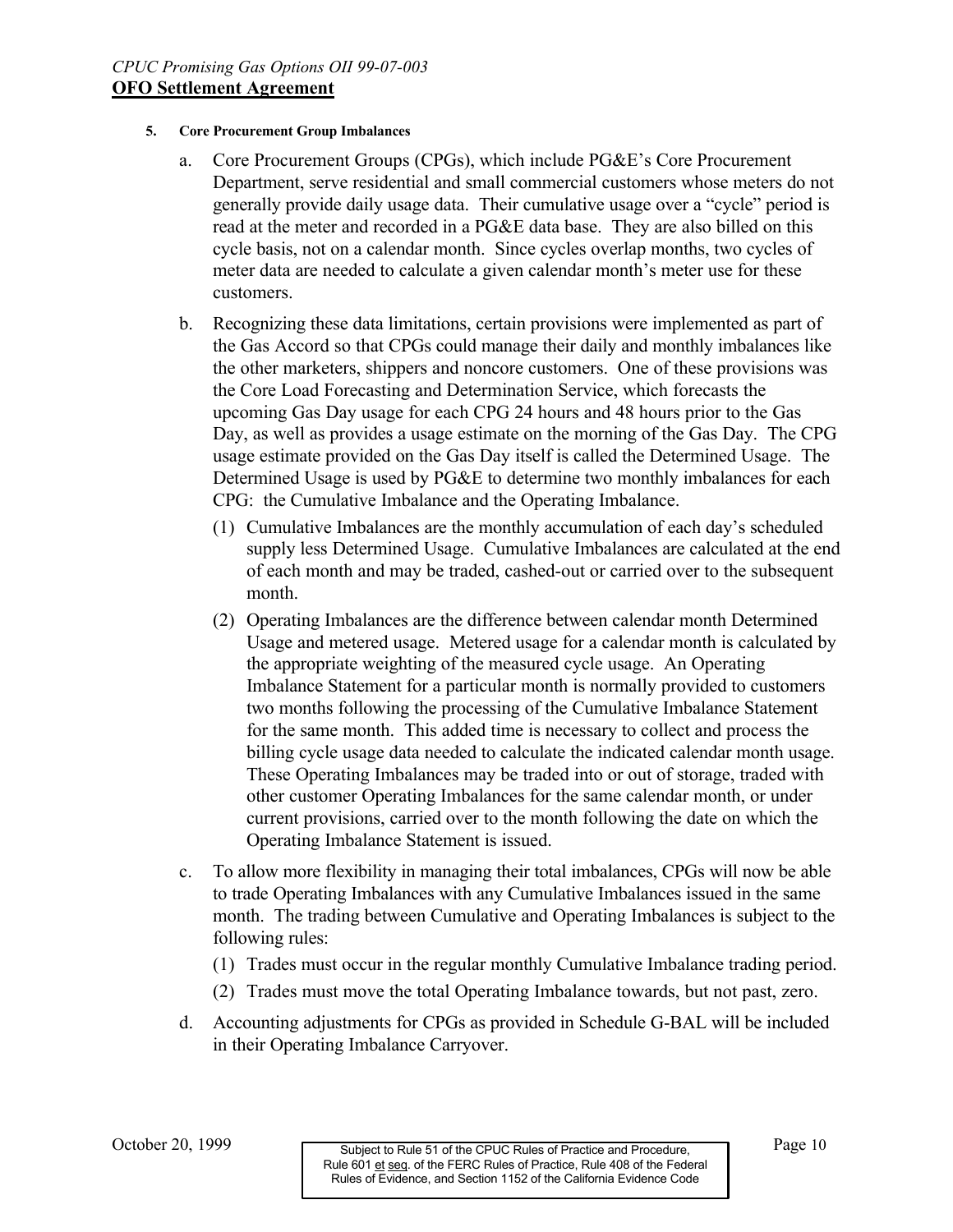- e. Currently, any Operating Imbalance remaining after the Trading Period normally becomes the first gas through the meter in the month following the trading period. Since an imbalance repayment has no offsetting demand and can be relatively large, it is important to spread these deliveries out over a longer period of time so the impact on pipeline balancing and the possible need to issue OFOs is minimized. This also allows positive and negative Operating Imbalances to offset each other over time. Therefore, the following process is adopted for CPGs to repay untraded Operating Imbalances over approximately a one-year period:
	- (1) An Operating Imbalance Carryover account is established to accumulate (credit) and repay (debit) the untraded monthly Operating Imbalances.
	- (2) Each month, following the trading period, the untraded Operating Imbalance is credited to the Operating Imbalance Carryover.
	- (3) Each month, one-twelfth (1/12) of the Operating Imbalance Carryover at the end of the prior month will be considered the first transaction for that CPG and will be debited to its Operating Imbalance Carryover.
	- (4) A CPG may also make a monthly election to clear its entire Operating Imbalance Carryover if it is less than 5,000 Dth. This will be considered the first transaction during the calendar month following PG&E's receipt of written notification, and will set the Operating Imbalance Carryover to zero.
- f.  $PG&E$  will continue to provide customers with information on the basic assumptions and methods used to develop demand forecasts for Core Procurement Groups. PG&E will also continue to assess and implement appropriate and costeffective modifications to its forecasting processes, with the objective of reducing Operating Imbalances.

#### **6. Storage Allocation to Balancing**

- a. Settlement Parties agree that no additional storage assets will be allocated to balancing at this time. Parties may agree in a future settlement to either add or reduce the amount of PG&E storage assets allocated to system balancing.
- b. PG&E will provide the Settlement Parties, no later than the date initial testimony is due in I.99-07-003, with a report which describes the cost of adding and/or allocating additional storage assets to system balancing. This storage report will include the cost of each component (inventory and compressors), the anticipated effect on operations and OFOs, and the effect on rates.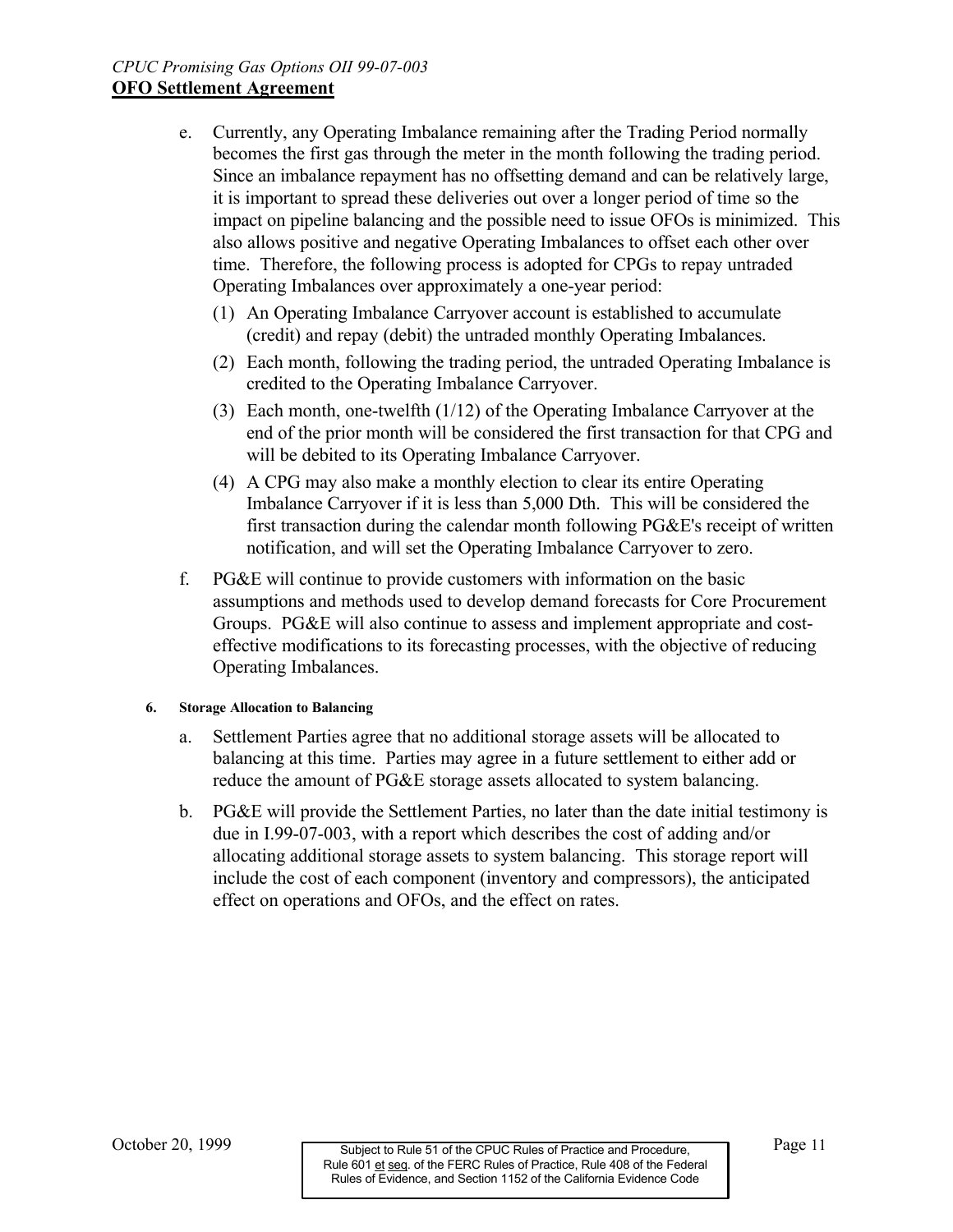#### **D. Provisions Designed to Reduce the Impact of OFOs**

#### **1. OFO Notification**

- a. PG&E will continue to notify the market of system-wide and customer-specific OFOs as soon as practically possible. Primary notice will continue to be posted on INSIDEtracc. Notice will also continue to be provided on PG&E's Pipe Ranger Web site. In addition to electronic mail and/or a FAX for OFO notification, customers may now also sign up to receive an alpha page, which replaces the less effective "blast-paging."
- b. PG&E currently provides the following information to the market for system-wide OFOs:
	- (1) Date of the OFO.
	- (2) Tolerance Band in percent.
	- (3) Stage (i.e., 1, 2, 3, or 4) as established in this Agreement.
	- (4) Noncompliance Charge in \$ per therm.
	- (5) Reason (i.e., High or Low pipeline inventory).
- c. No tariff changes are needed to reflect these adjustments to PG&E's OFO notification options or procedures.

#### **2. Noncompliance Charges During an OFO**

- a. Experience with OFOs has indicated that some customers tend to over-adjust their supply (and sometimes demand) in order to minimize the risk of being outside the tolerance band and subject to an OFO noncompliance charge. The objective in issuing an OFO is to match the market reaction to the system need for imbalance relief, and thereby permit the system to stay within operating limits. A lower noncompliance charge which is closer to the movement of commodity prices in the market should encourage parties to more accurately adjust their supplies to their expected demand under most OFO conditions.
- b. PG&E still retains the option under the tariffs of commencing an OFO at a higher stage and noncompliance charge, or even increasing the stage later in the day.
- c. The noncompliance charge for a Stage 1 OFO will be reduced from \$0.10 to \$0.025 per therm. Another stage will be added after Stage 1 with a noncompliance charge of \$0.10 per therm and a tolerance range up to  $\pm 20\%$ . The table currently included in the Gas Rule 14, Section E, will be revised to the following:

|             | Tolerance Band   | Noncompliance Charge |
|-------------|------------------|----------------------|
|             | As a % of Usage  | Dollars Per Therm    |
| Stage $1$ : | up to $\pm 25\%$ | \$0.025              |
| Stage $2$ : | up to $\pm 20\%$ | \$0.10               |
| Stage 3:    | up to $\pm 15\%$ | \$0.50               |
| Stage 4:    | up to $\pm 5\%$  | \$2.50               |